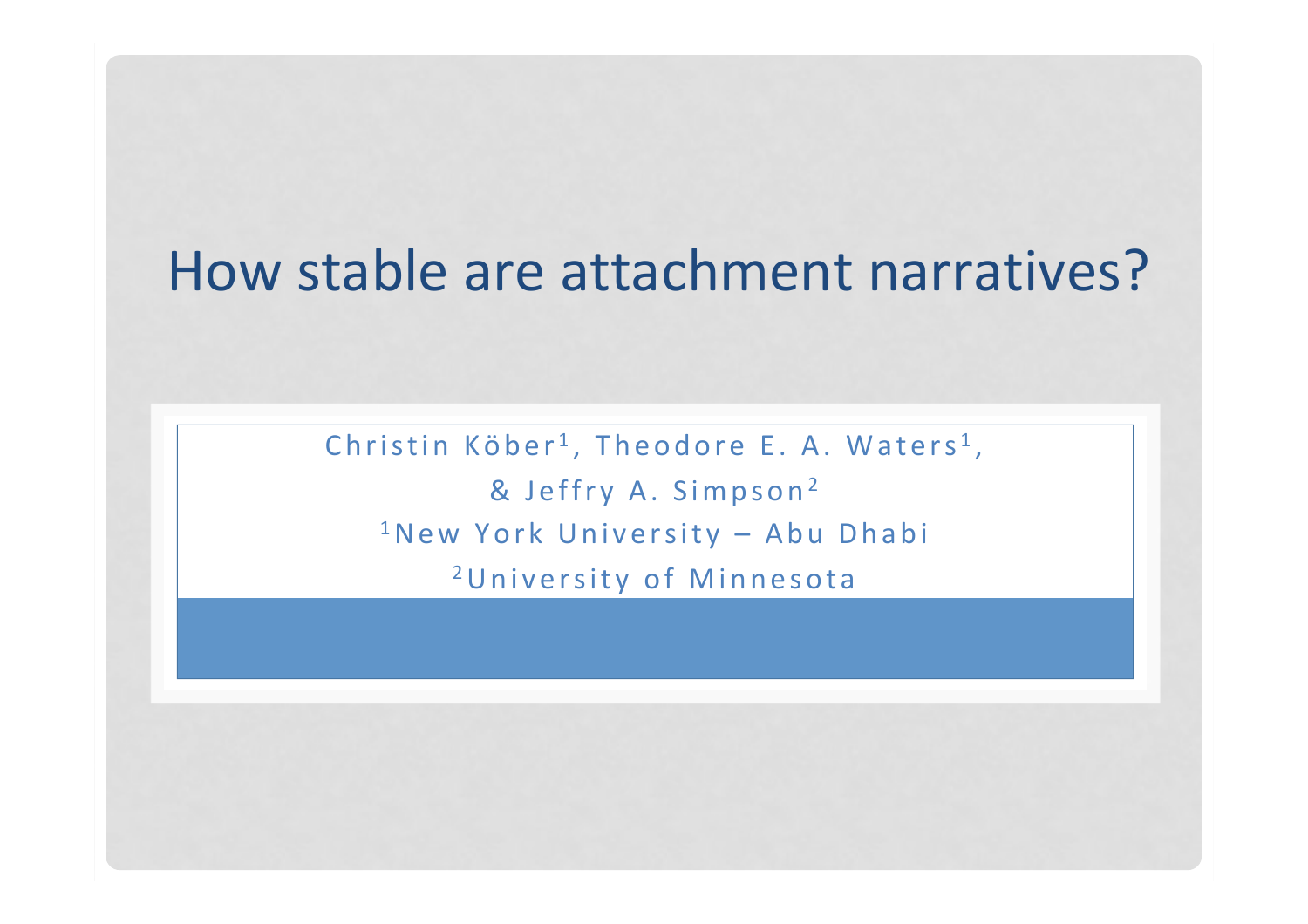## Stability of the Life Story

- Life story considered as one level of personality (McAdams, 2013)
- Implication: life stories exhibit some stability throughout life
- Various forms of stability:
	- Narrative Style
	- Narrative Themes
	- Content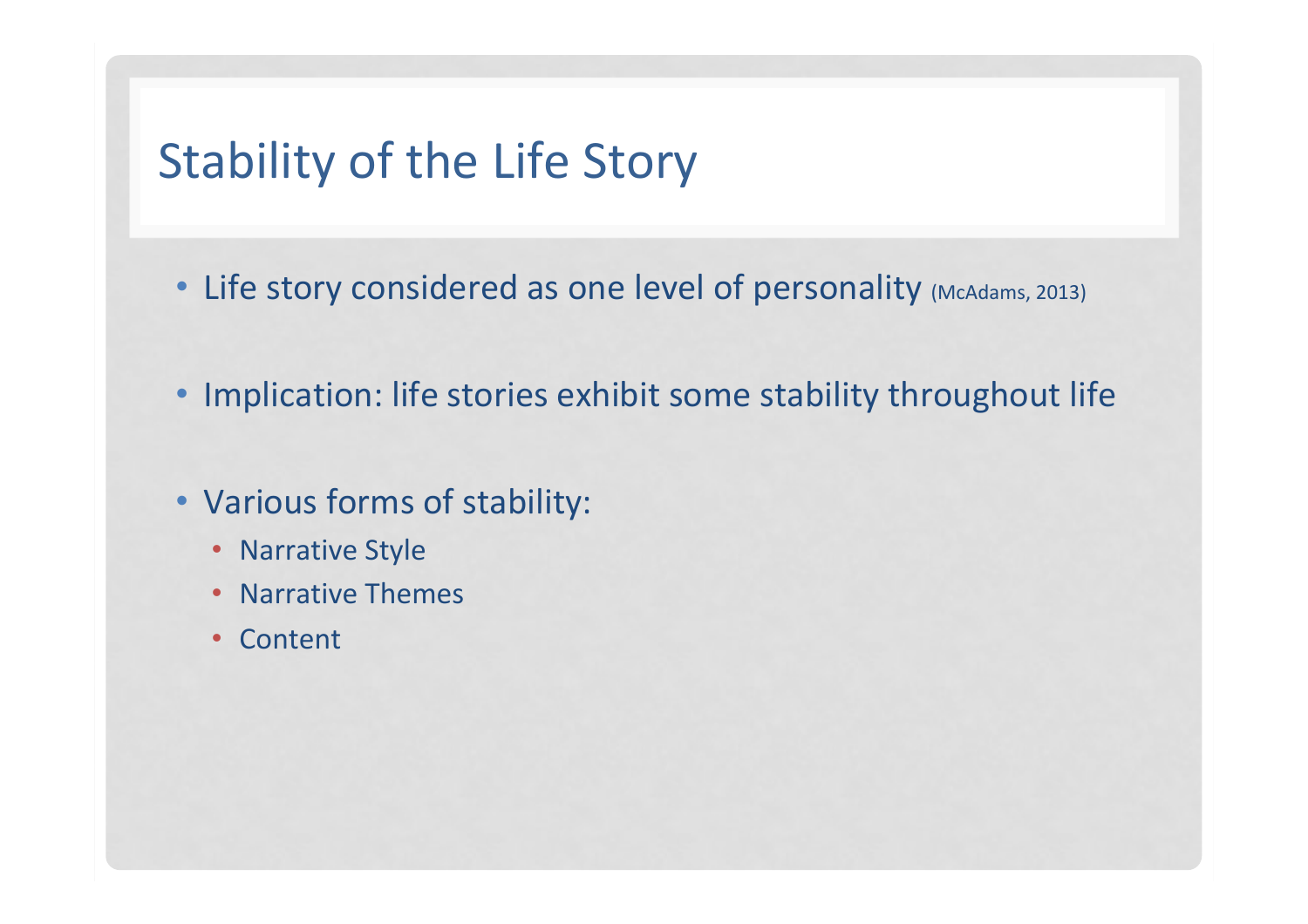#### Stability of the Life Story – Repeated Content

- Important life events of emerging adults:
	- 12% after two weeks (Thorne, Cutting, & Skaw, 1998)
- 10 key life events of emerging adults:
	- 22.5% after 3 months;
	- 17.2% after 3 years (McAdams et al., 2006).
- Increasing with age:
	- From 30 to 40% in emerging adulthood (Köber & Habermas, 2017)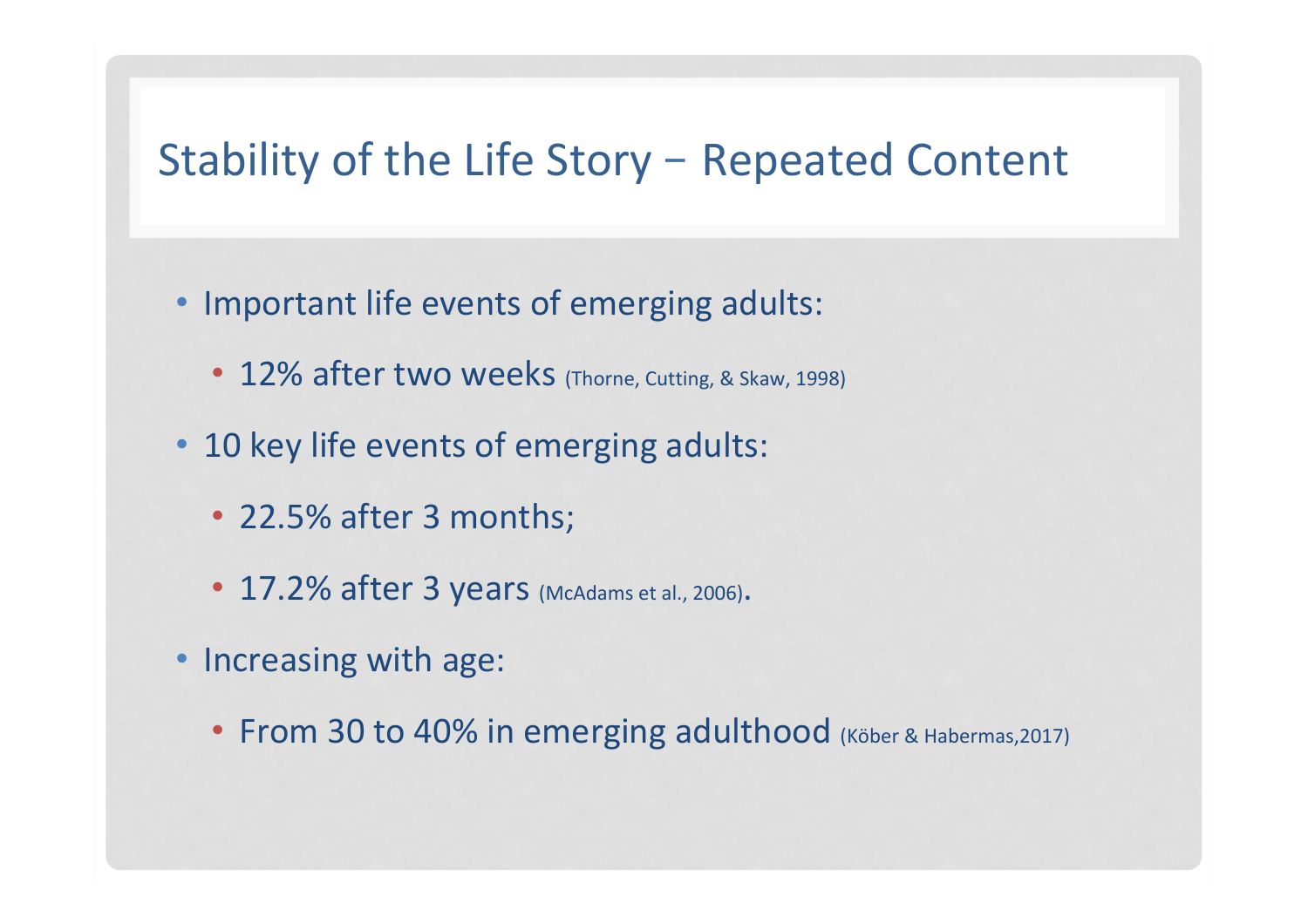#### Stability of the Life Story - Childhood memories

- Memories from earlier periods = building blocks of ongoing life story and personal meaning-making (Conway & Holmes, 2004; McAdams, 1993)
- The earliest memory:
	- 82% after four years (Bauer, Tasdemir-Ozdes, & Larkina, 2014)
	- 54 % after both 12 and 22 years (Josselson, 2000)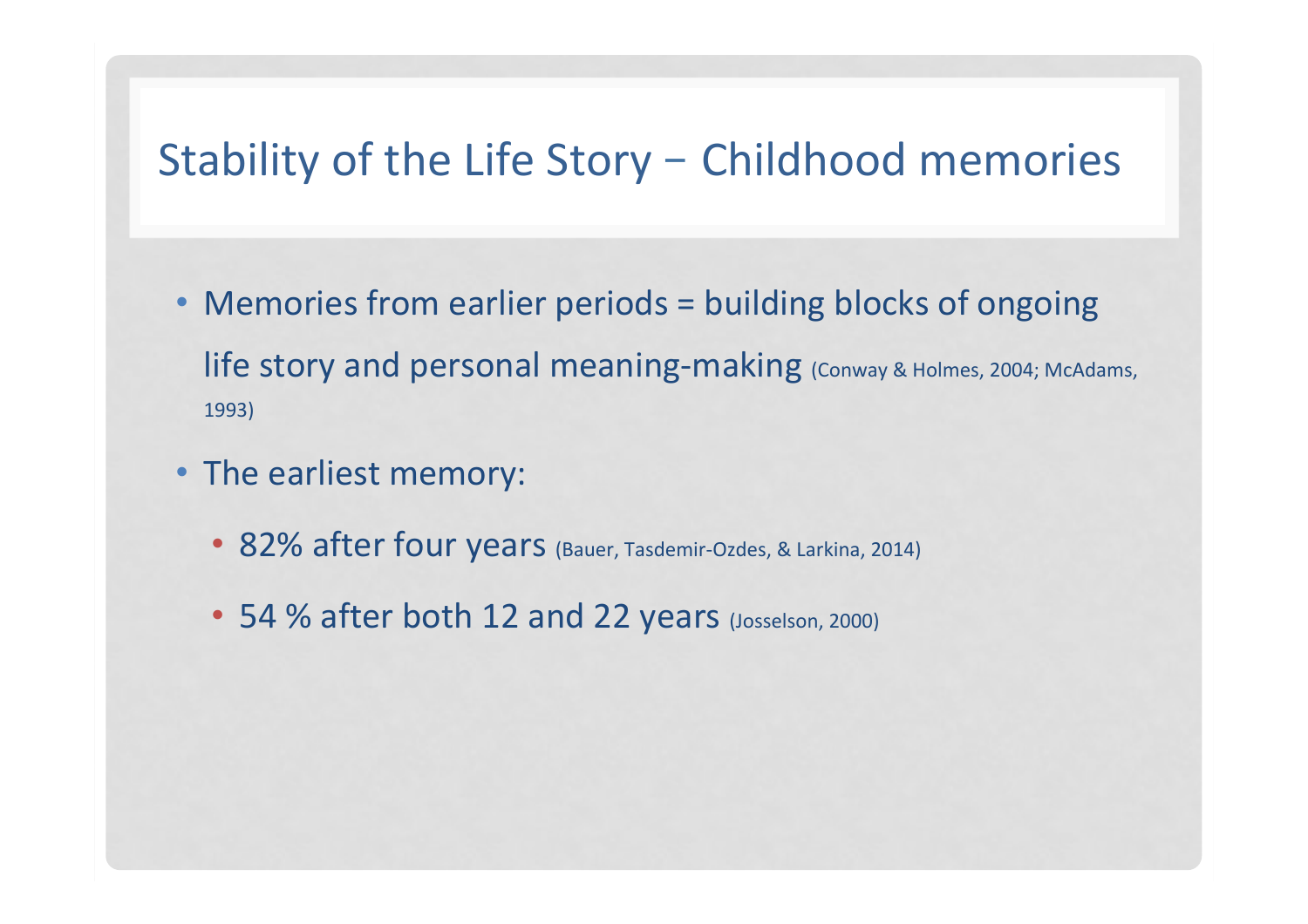### Childhood Memories and Attachment

- Childhood memories = building blocks of attachment representations
- Adult Attachment Interview asks for experiences with caregivers
- Attachment representations = cognitive script (Schank & Abelson, 1977)
- Secure Base Script = temporal-causal representation of secure base and **SUPPORT** (Waters & Waters, 2006)
- Early attachment experience -> a cognitive script -> coherent overarching autobiographical representation of attachment (Waters et al., 2017)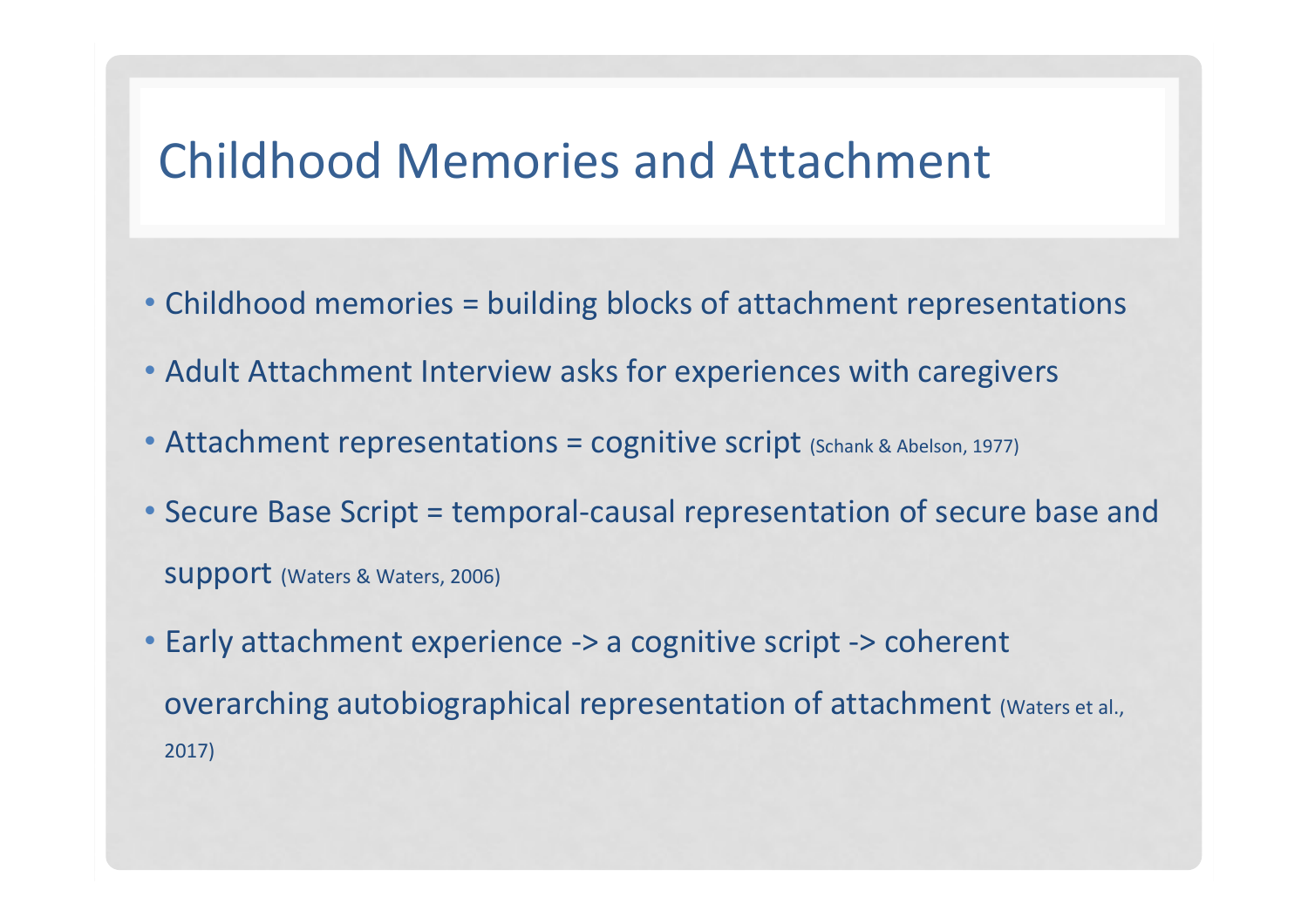### **Questions**

- 1. How stable are attachment narratives?
- 2. Does memory stability vary between caregivers?
- 3. Are negative or positive memories more stable?
- 4. How does this relate to attachment?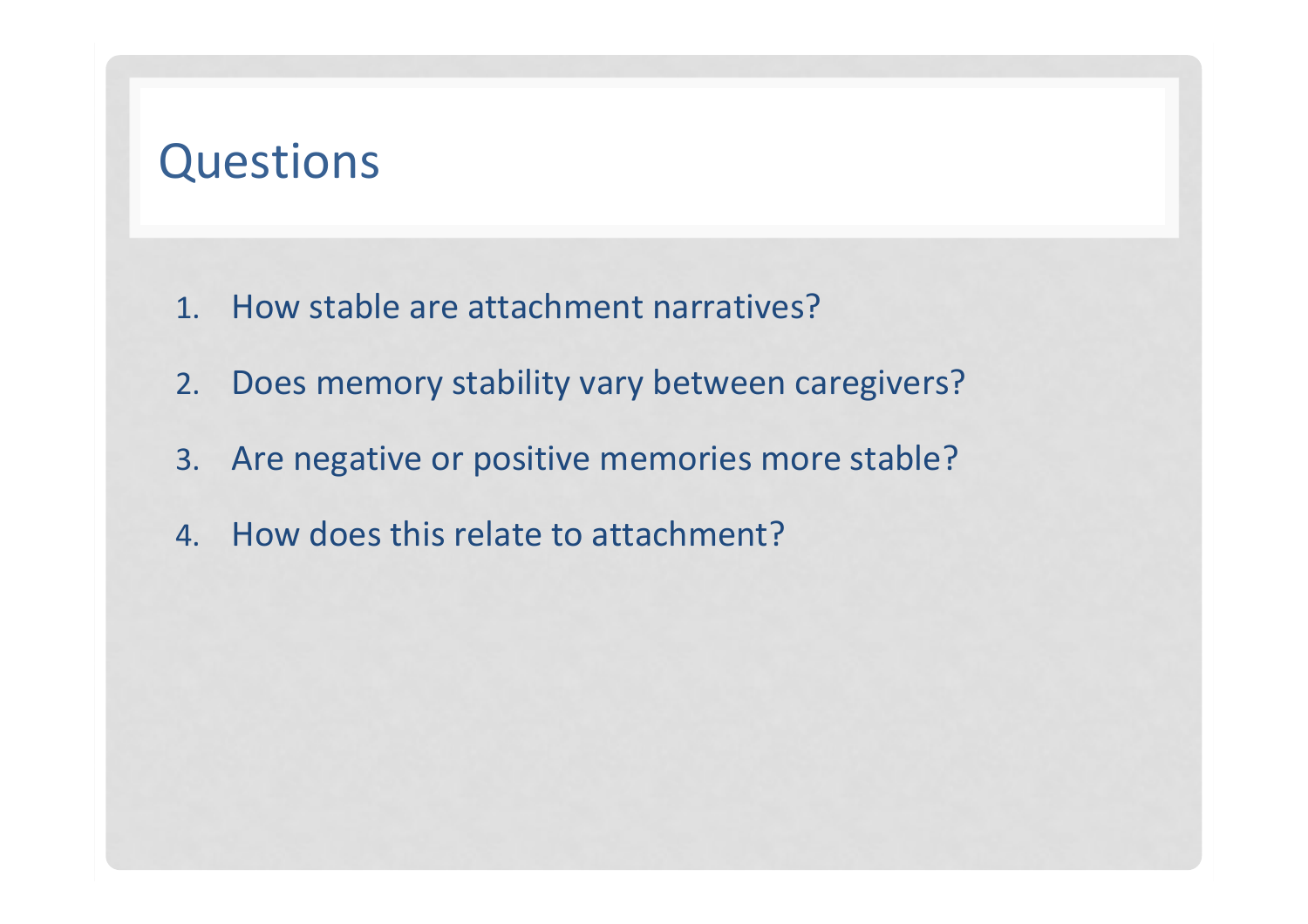## Sample

- Minnesota Longitudinal Study of Risk and Adaptation
	- Children of young first time mothers (M age = 20.8)
	- All living below the poverty line
	- All receiving prenatal care at city public health clinics
	- 59% of the mothers were single

Sroufe, L. A., Egeland, B., Carlson, E., & Collins, W. A. (2005). The Development of the Person: The Minnesota Study of *Risk and Adaptation from Birth to Adulthood*. New York: Guilford Publications.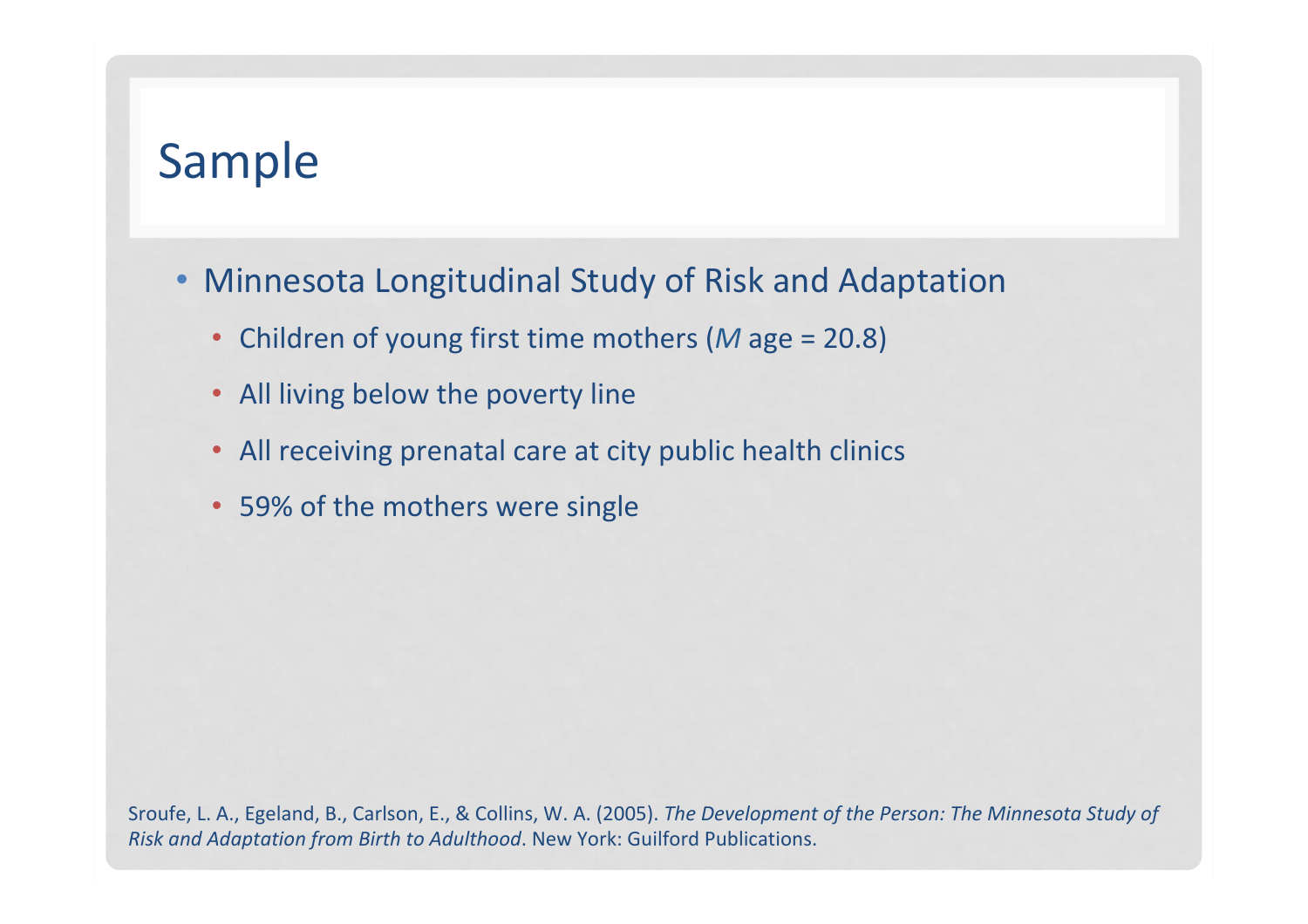#### Procedure

- 151 participants provided AAIs at 19 years and of 26 years
	- 1. Asks for five adjectives per Caregiver
	- 2. Experiences representing the named adjective
	- 3. Experiences when participants were...
		- 1. Emotionally upset
		- 2. Physically hurt
		- 3. Sick
		- 4. Separated from parents for the first time
		- 5. Feeling rejected by parents
		- 6. Threatened by parents
		- 7. Loss of a parent or close other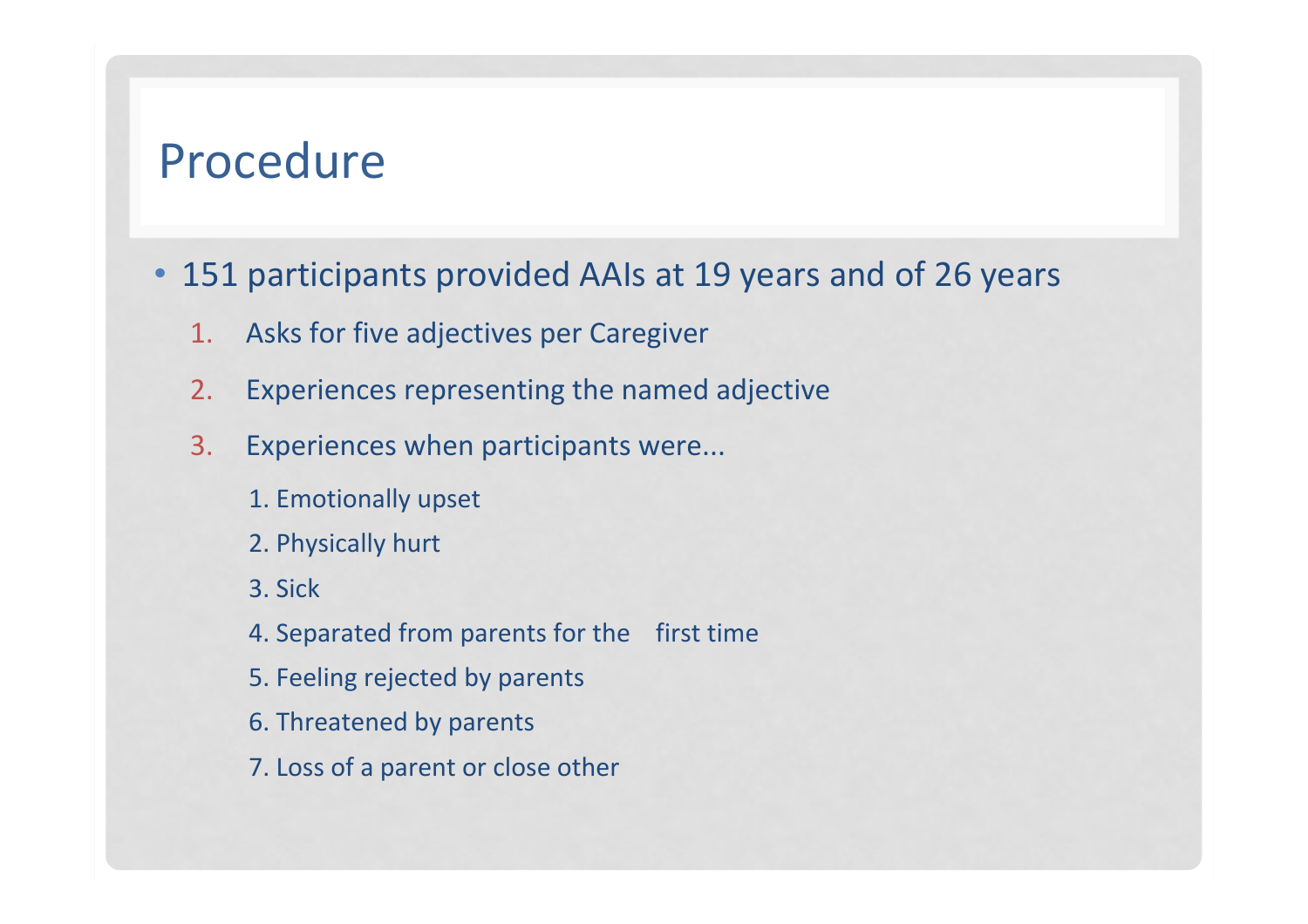# Coding

• Coded for:

1. Stability = repeated content

2. Valence of memory

3. Secure base script knowledge (Waters et al., 2017; Waters & Facompré, in press)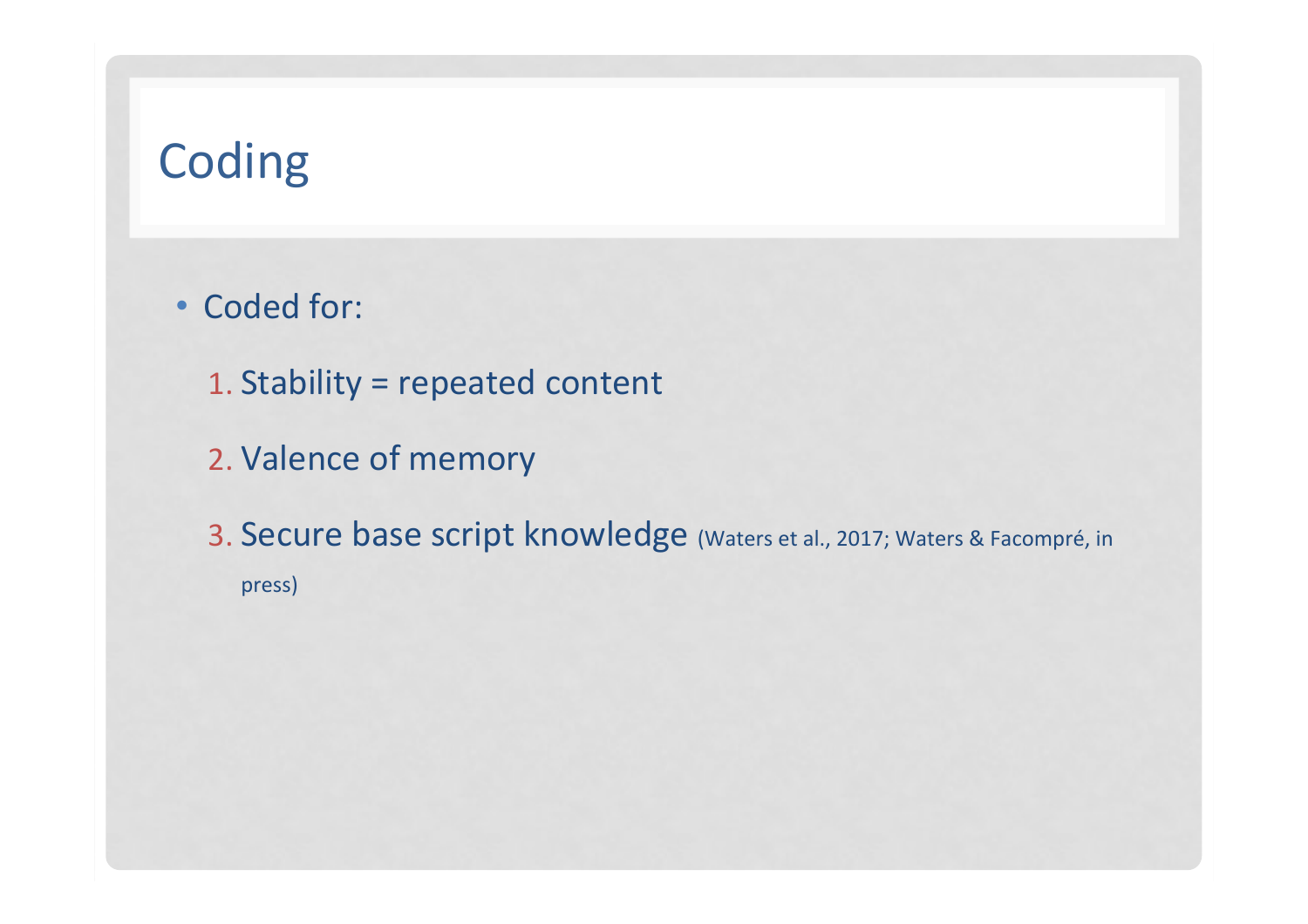#### Preliminary Results - Stability



 $N = 75$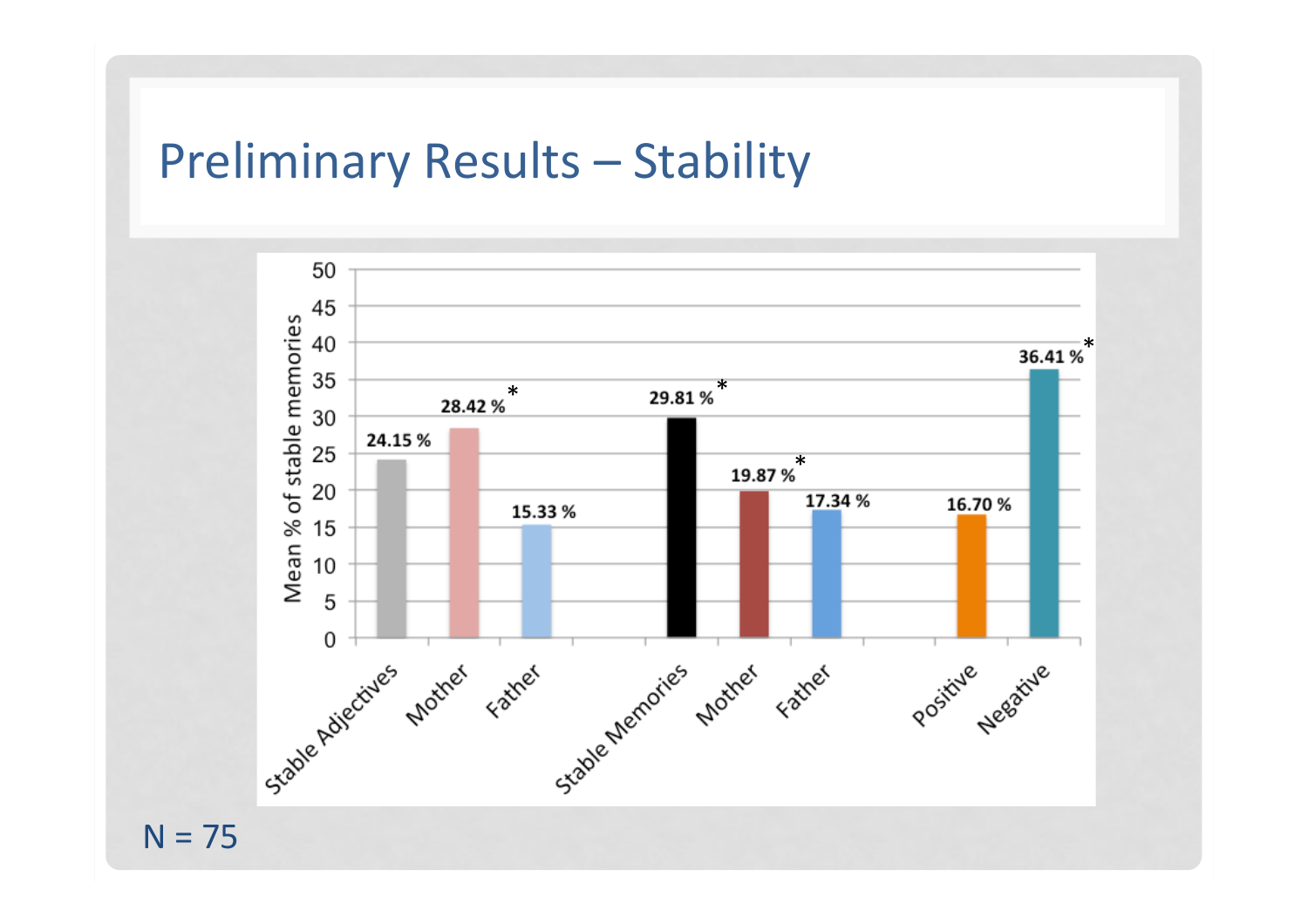# Preliminary Results - Relation to Secure Base **Script Knowledge**

#### $N = 75$

|                                 | <b>Secure Base Script</b><br><b>Knowledge at 19</b> | <b>Secure Base Script</b><br><b>Knowledge at 26</b> |
|---------------------------------|-----------------------------------------------------|-----------------------------------------------------|
| <b>Stable Adjectives</b>        | $.423*$                                             | .201                                                |
| <b>Stable Memories</b>          | .064                                                | $-.025$                                             |
| <b>Stable Positive Memories</b> | $-.039$                                             | $-.064$                                             |
| <b>Stable Negative Memories</b> | .162                                                | .078                                                |